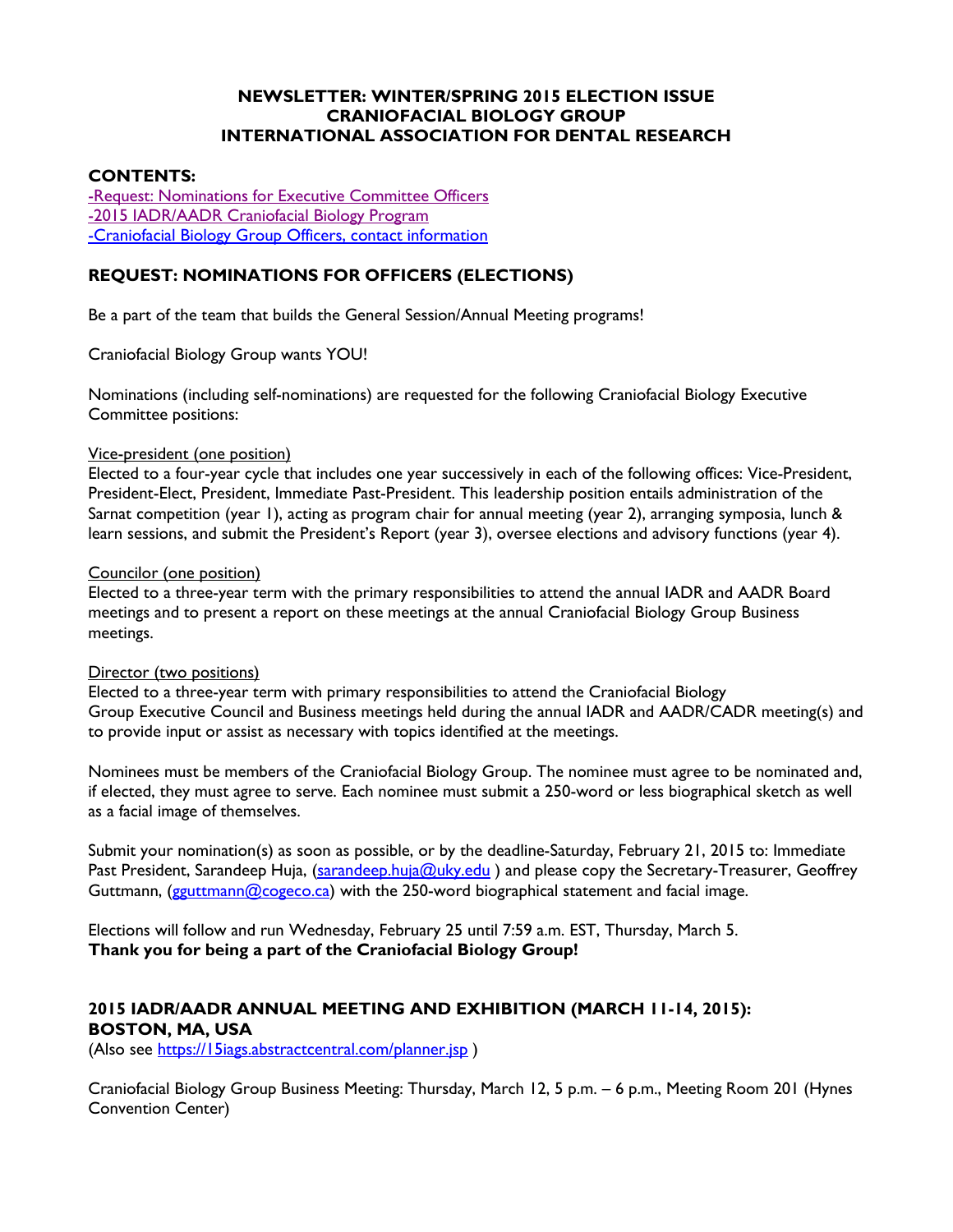Craniofacial Biology Group Joint Reception (with Mineralized Tissue and Pulp Biology and Regeneration Groups): Thursday, March 12, 6 p.m. – 7:30 p.m., (following Business Meeting) Meeting Room 201 (Hynes Convention Center)

### **Craniofacial Biology Oral and Poster Sessions:**

Wednesday, March 11, 2015

1:30 p.m. – 3 p.m.; **Craniofacial Anomalies**  Chair(s): Carol Bassim and Soraya Beiraghi Meeting Room 203 (Hynes Convention Center)

1:30 p.m. – 3 p.m.; **Craniofacial and Dental Development and Genetics** Chair(s): Achint Utreja and Rena D'Souza Meeting Room 103 (Hynes Convention Center)

3:15 p.m. – 4:45 p.m.; **SYM. Biomineralization With a Twist - Novel Insights From Animal Models** Jointly sponsored with Mineralized Tissue Chair(s): Jian Feng Organizer/Chair(s): Dobrawa Napierala Meeting Room 101 (Hynes Convention Center)

3:15 p.m. – 4:45 p.m.; **HOW. Construction and Superimposition of 3D Surface Models** Organizer(s): Lucia Cevidanes Meeting Room 205 (Hynes Convention Center)

Thursday, March 12, 2015

8:00 a.m. – 9:30 a.m.; **SYM. Animal Models for Craniofacial Development and Disease** Organizer/Chair(s): Ophir Klein and Pamela Yelick Meeting Room 308 (Hynes Convention Center)

10:45 a.m. – 12:15 p.m.; **Keynote Address; Craniofacial Biology** Chair(s): Ophir Klein and Hong Zhang Meeting Room 103 (Hynes Convention Center)

2:00 p.m. - 3:15 p.m.; Poster Session Hall C (Hynes Convention Center)

## **Signaling in Craniofacial Development**

#### **TMJ Development and Disease**

3:30 p.m. – 4:45 p.m.; Poster Session Hall C (Hynes Convention Center)

#### **Molecular and Biochemical Advances in Craniofacial Biology**

Friday, March 13, 2015

8:00 a.m. – 9:30 a.m.; **SYM. Novel Approaches for Dental, Oral and Craniofacial Tissue Regeneration** Chair(s): Weibo Zhang Organizer/Chair(s): Pamela Yelick Meeting Room 206 (Hynes Convention Center)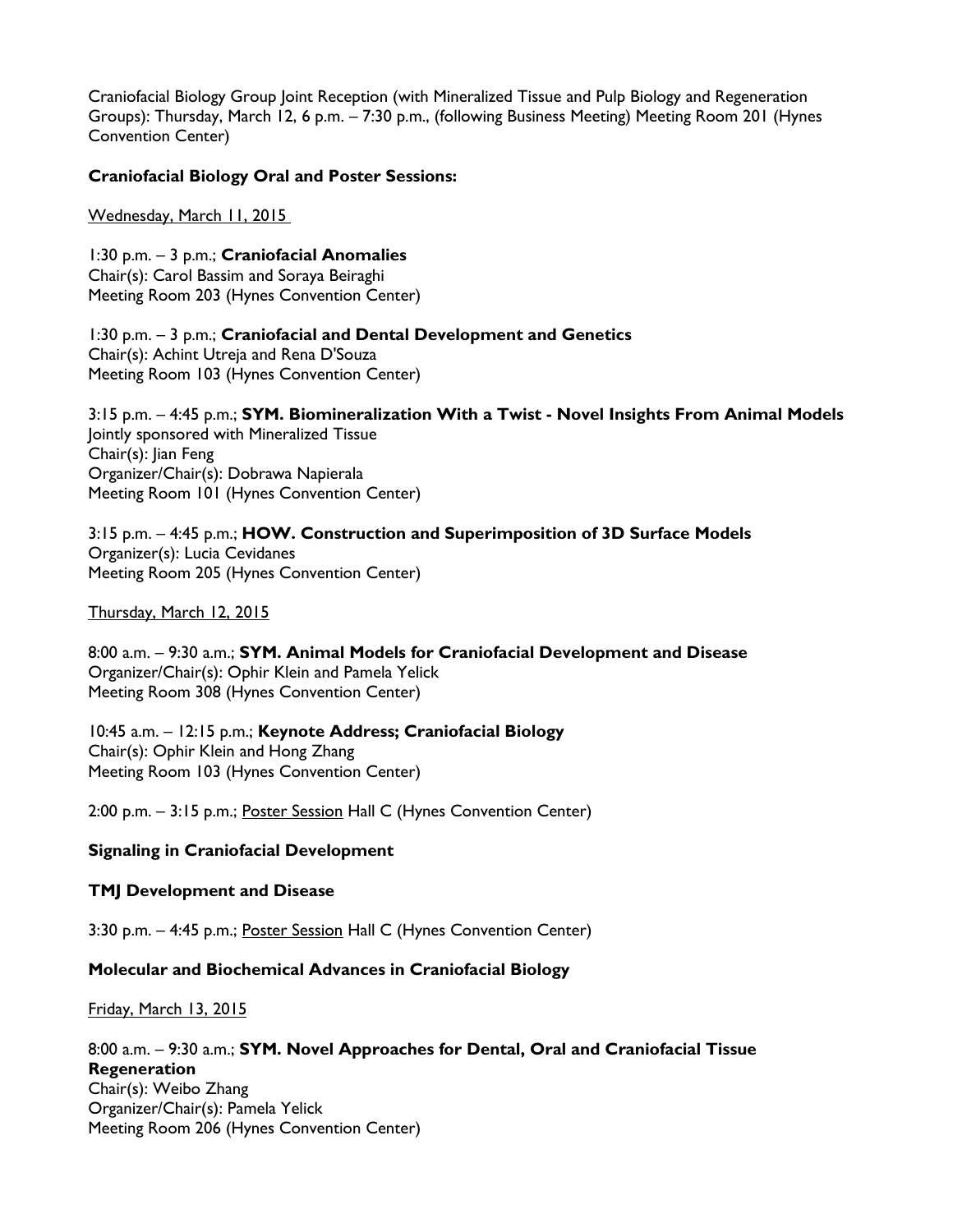8:00 a.m. – 9:30 a.m.; **Biology and Practice of Orthodontics** Chair(s): Madhur Upadhyay and Sylvia Frazier-Bowers Meeting Room 103 (Hynes Convention Center)

8:00 a.m. – 9:30 a.m.; **TMJ, Condyles and Chewing** Chair(s): Laura Iwasaki and Jeffrey Nickel Meeting Room 203 (Hynes Convention Center)

10:45 a.m. – 12:15 a.m.; **Models of Craniofacial Development and Disorders** Chair(s): Pamela Yelick and Marybeth Francis Meeting Room 103 (Hynes Convention Center)

2:00 p.m. - 3:15 p.m.; Poster Session Hall C (Hynes Convention Center)

### **Craniofacial Bone and Cartilage Biology**

### **Orofacial Clefting**

3:30 p.m. – 4:45 p.m.; Poster Session Hall C (Hynes Convention Center)

## **Molecular and Clinical Orthodontics I**

#### **Tooth Development and Renewal**

Saturday, March 14, 2015

8:00 a.m. – 9:30 a.m.; **Craniofacial Biology of Teeth, Jaws and Bones** Chair(s): Lexie Holliday and James Cray Meeting Room 202 (Hynes Convention Center)

8:00 a.m. – 9:30 a.m.; **Normal and Abnormal Craniofacial Development** Chair(s): Erin Ealba and Brad Amendt Meeting Room 103 (Hynes Convention Center)

10:45 a.m. – 12:15 p.m.; **Tooth Development** Chair(s): Joy Richman and Gili Naveh Meeting Room 103 (Hynes Convention Center)

2:00 p.m. - 3:15 p.m.; Poster Session Hall C (Hynes Convention Center)

## **Craniofacial and Dental Syndromes and Development**

#### **Molecular and Clinical Orthodontics II**

3:30 p.m. – 4:45 p.m.; Poster Session Hall C (Hynes Convention Center)

### **Craniofacial Shape, Movement and Morphometry**

**Molecular and Clinical Orthodontics III**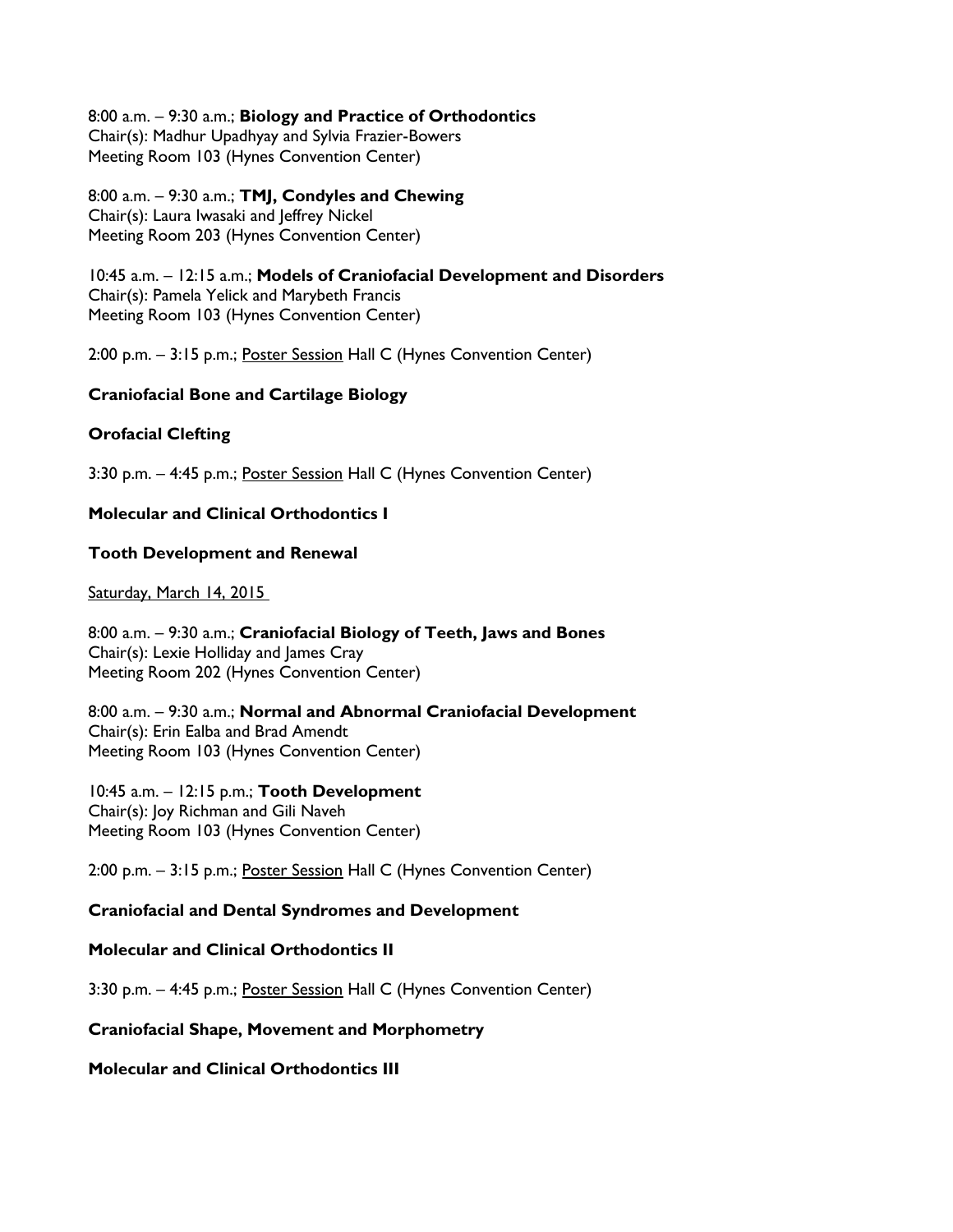# <span id="page-3-0"></span>**OFFICERS OF THE CRANIOFACIAL BIOLOGY GROUP**

## **PRESIDENT (2014 - 2015)**

Dr. Nan E. Hatch Department of Orthodontics and Pediatric Dentistry The University of Michigan 1011 North University Avenue Ann Arbor, Michigan 48109-1078 Email: [nhatch@umich.edu](mailto:nhatch@umich.edu)

## **PRESIDENT-ELECT (2014 - 2015)**

Dr. Ophir Klein Larry L. Hillblom Distinguished Professor in Craniofacial Anomalies Chair, Division of Craniofacial Anomalies Medical Director, Craniofacial Anomalies Clinic Director, Program in Craniofacial and Mesenchymal Biology Departments of Orofacial Sciences and Pediatrics School of Dentistry University of California- San Francisco 513 Parnassus Avenue San Francisco, CA 94143 Email: ophir.klein@ucsf.edu

### **VICE PRESIDENT (2014 - 2015)**

Dr. Sunil Wadhwa Director, Division of Orthodontics College of Dental Medicine Columbia University 630 West 168th Street, P & S Box 20, VC 9-219 New York NY 10032 Email: [sw2680@columbia.edu](mailto:sw2680@columbia.edu) 

## **SECRETARY-TREASURER (2014 – 2017)**

Dr. Geoffrey Guttmann Department of Integrative Physiology and Anatomy University of North Texas Health Science Center 3500 Camp Bowie Boulevard Fort Worth, TX 76107 Email: [gguttmann@cogeco.ca](mailto:gguttmann@cogeco.ca)

#### **PAST PRESIDENT (2014 - 2015)**

Dr. Sarandeep Huja Division Chief, Division of Orthodontics College of Dentistry University of Kentucky Dental Science Wing, D-406 Lexington, KY 40536-0297 Email: [sarandeep.huja@uky.edu](mailto:sarandeep.huja@uky.edu)

## **COUNCILOR (2012 – 2015)**

Dr. Sylvia Frazier-Bowers 7450 Brauer Hall Department of Orthodontics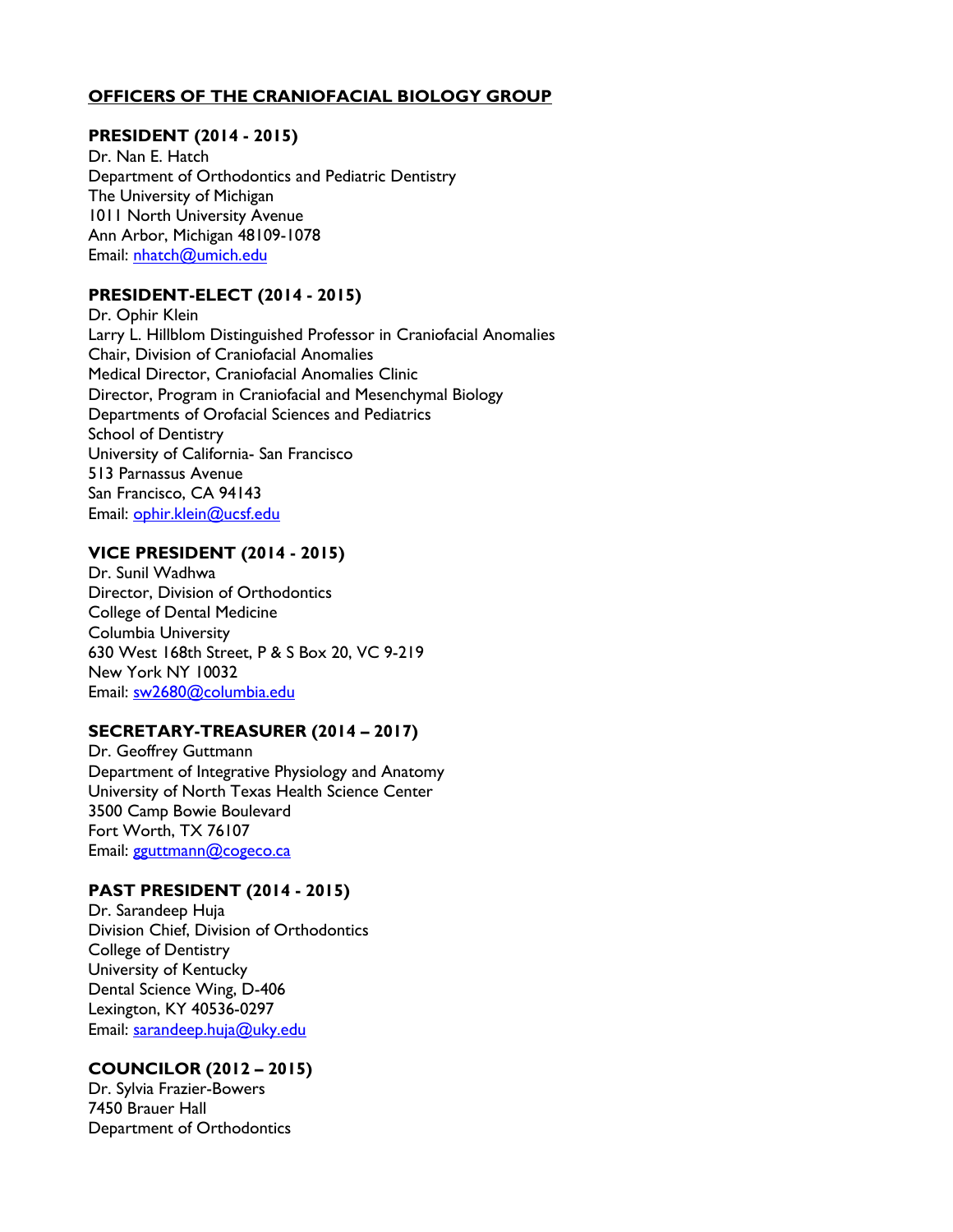School of Dentistry University of North Carolina at Chapel Hill Chapel Hill, NC. 27599 Email: [sylvia\\_frazier@DENTISTRY.UNC.EDU](mailto:sylvia_frazier@DENTISTRY.UNC.EDU)

### **DIRECTORS:**

Dr. Martin Palomo (June 2012 – March 2015) Associate Professor and Director of Orthodontics Craniofacial Imaging Center Case School of Dental Medicine 10900 Euclid Ave. Cleveland - OH 44106 Email: [palomo@case.edu](mailto:palomo@case.edu)

Dr. Sundaralingum Premaraj (June 2012 – March 2015) Assistant Professor and Graduate Program Director Orthodontic Section University of Nebraska Medical Center College of Dentistry Lincoln, NE 68583 Email: [spremaraj@unmc.edu](mailto:spremaraj@unmc.edu)

Dr. Lorri Morford (March 2013 – June 2016) Research Assistant Professor Supervisor, Hereditary Genomics Laboratory University of Kentucky College of Dentistry Center for Oral Health Research 414 HSRB, 1095 Veterans Administration Drive Lexington, KY 40536-0305 Email Address: [lorri.morford@uky.edu](mailto:lorri.morford@uky.edu)

Dr. James Borke (March 2013 – June 2016) Professor College of Dental Medicine Western University of Health Sciences 309 E. Second Street Pomona, CA 91766-1854 Email: [jborke@westernu.edu](mailto:jborke@westernu.edu)

Dr. Yijin Ren (June 2014 - March 2017) Chairperson Department of Orthodontics University Medical Center Groningen Postbus 300001 / BB72 Triadegebouw 24, Hanzeplein 1 9700RB Groningen , The Netherlands Tel: + 31 50 3610101/ +31 50 3610131 Email: [y.ren@umcg.nl](mailto:y.ren@umcg.nl)

Dr. Eser Tüfekçi (June 2014 – March 2017) Associate Professor Department of Orthodontics School of Dentistry MCV Campus Lyons Building 520 North 12th Street